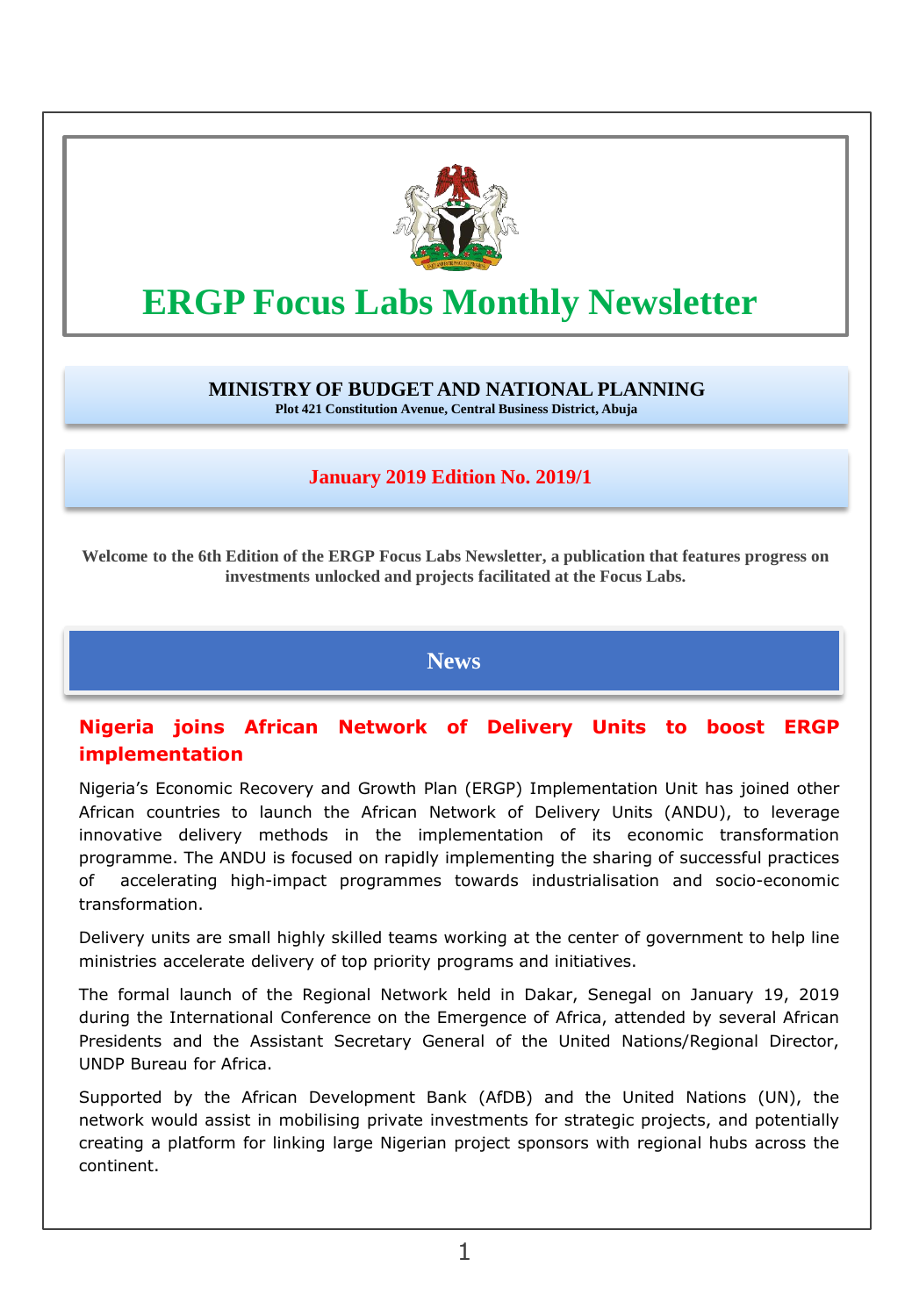# **Agriculture and Transportation**

#### **Packinghouse for boosting Agriculture produce export ready for take-off**

An agricultural export packinghouse with climate control facilities for storing yam and other food produce prior to shipment and distribution has been completed by Lange and Grant Commodities Limited.



The company was one of the participants in the ERGP Focus Lab hosted by the ERGP Implementation Unit last year. The objective of the packinghouse is to create the necessary infrastructure for food exports. The facility located in the Ikorodu Light Terminal is expected to reduce postharvest losses for rural farmers and assist in maintaining the quality standards of agriculture produce.

During the Focus Lab, Lange and Grant had

presented two projects: the establishment of a national export pack house with modern climate control facilities for agriculture produce at the Ikorodu light terminal; and a new factory for the expansion and production of insulated panels locally.

The Focus Lab assisted the company in refining their project plans to align with the requirements of government, in developing a detailed implementation plan for their project with commitment to timelines, as well as meeting with high level government officials to tap into the existing business enabling provisions of government for the projects.

Following from there, considerable progress has been made by the company to complete the packinghouse for initial temporary use. Over 3000 tons export of agriculture produce has already been achieved. The second project which targets completion of a new factory for the production of insulated panels and 40,000 prefab low cost housing units per annum is underway. Large and Grant with an annual turnover of approximately N2 billion employs 300 persons, with increased potential for employment in 2019.

## **Manufacturing and Processing**

#### **Cibi expands quarrying operation in North Central Nigeria**

Cibi Nigeria Limited located in Mando area of Kaduna State was one of the 5-star projects brought to the ERGP Focus Lab. It started operations on granite quarrying and processing since 1992, and came to the Lab with the hope of expanding its current operations through optimization of its existing quarry operations, acquisition of new quarry equipment, and optimization/expansion of the existing granite processing capacity.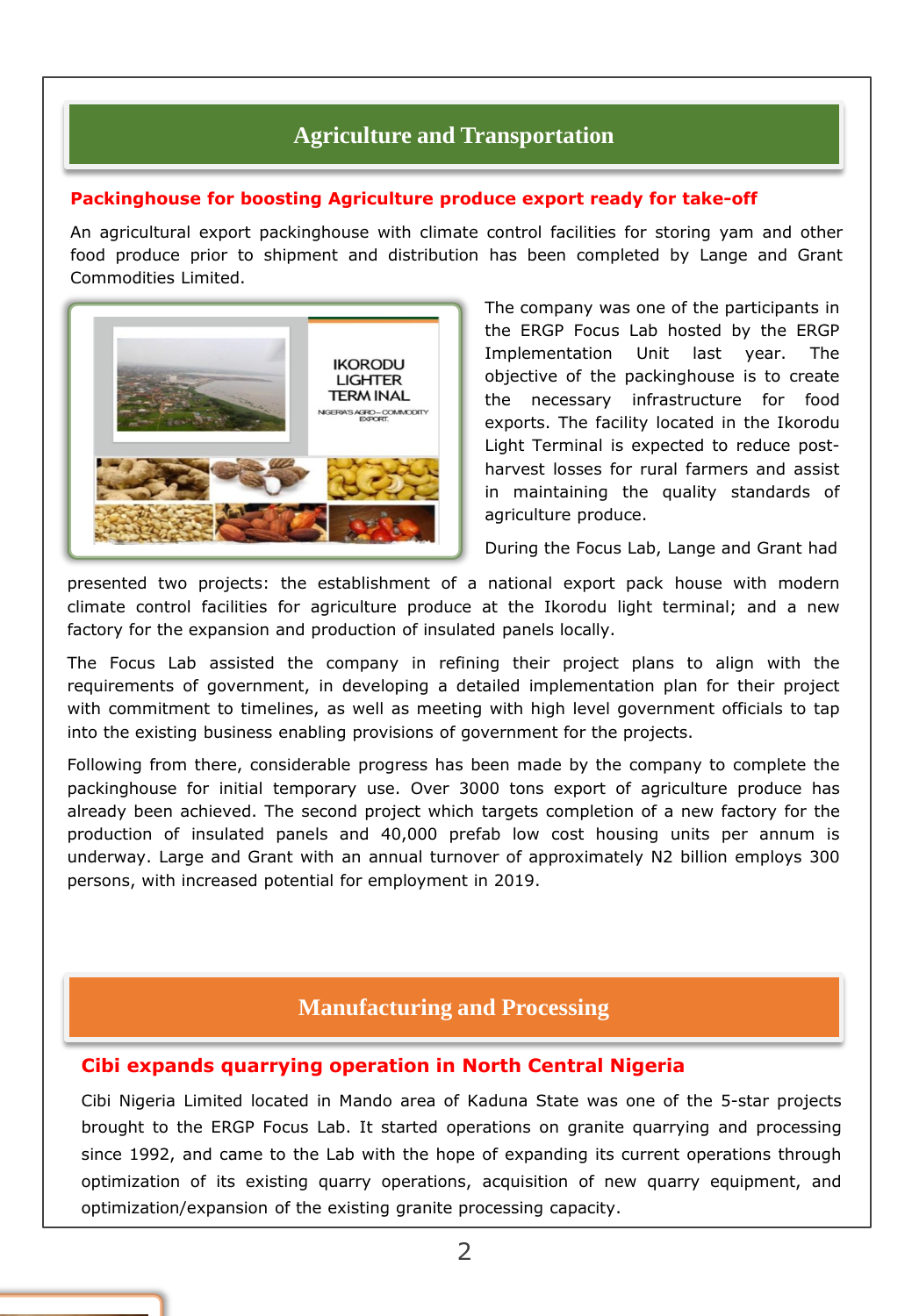After the Lab, the company has been able to secure full approval of the amount it requested from the Bank of Industry (BOI) under the Artisanal and Small Scale Miners Intervention Fund, and has equally obtained significant amount of funds it applied from NEXIM Bank for the optimization and expansion of its factory and quarry.

The company is just awaiting the re-certification of the collateral for the loan application by the Kaduna State Government in order to access the loan. The ERGP implementation team is currently working with the relevant authorities to ensure the re-certification.



### **Draft National Cotton, Textile and Garment policy ready Q2 2019**

As part of stakeholders' engagement on the National Policy on Cotton, Textile and Garment (CTG) sector, the Federal Ministry of Industry, Trade and Investment held a two day retreat in December 2018, in Abuja, for validation of a draft policy to rejuvenate the value chain.

The retreat sought to finalise the review of the policy document for the full revitalization of the sector and to ensure sustainable growth and development of the industry in line with global best practices.

The retreat hosted stakeholders, MDAs, sector specialist, strategy consultants, development professionals, professors, investors and players across the CTG Sector value chain.

The retreat looked at the key challenges within the value chain such as insufficient cotton seeds for local farmers, poor quality of cotton seeds, poor access to funding, high cost of input materials and low prices of cotton produce amongst other issues.

The retreat reviewed challenges in policy articulation, identified gaps and prepared recommendations for government intervention strategies in line with Global best practices.

Some of the recommendations proposed include incentives for importation of high quality cotton seeds and other relevant inputs, and government support for the establishment of the required laboratories to undertake proper cotton grading exercises. Other recommendations include banning the use of polypropylene bags for the collection of harvested cotton and bale wrapping for cotton lint as well as advocating for the adoption of Made in Nigeria textiles products by MDAs and the Organized Private Sector.

It is expected that the effective enforcement of the Executive Order 003 on support for local content in public procurement by the Federal Government would further promote locally-made textiles for both civilian attire and uniforms for military and para-military personnel, among others.